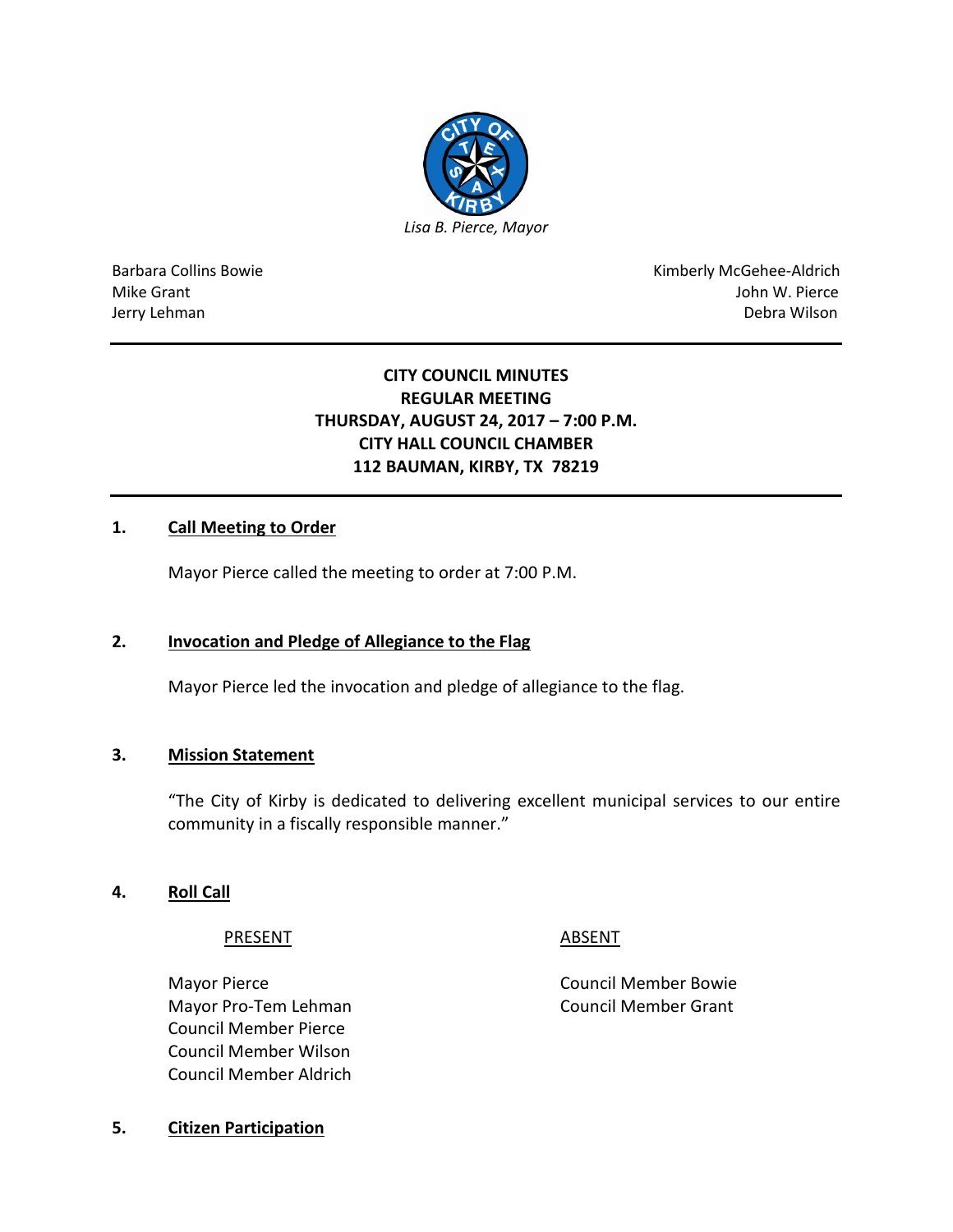1. William Hilburn – Fire Department. He provided an update on Hurricane Harvey. He provided Council a copy of the Public Release that was prepared advising residents of the precautions for their safety and wellbeing.

2. Steve Lipscomb – Judson I.S.D. Communications Director. He provided Judson I.S.D.'s operations plan regarding Hurricane Harvey.

3. Sandra Goveia – She said she is not speaking as a Senior Center Board Member. She expressed that the staff at the Senior Center is working very hard and help is needed to promote the Senior Center. The Board members are there for us and a part of the center was hoping the latest applicant would have been appointed to the Board because he's very helpful.

# **6. Consent Agenda**

# a. Approval Of Regular Meeting Minutes – August 10, 2017

Council Member Wilson moved to accept the Consent Agenda; seconded by Council Member Aldrich. The motion carried with a 5-0 vote.

# **7. Presentation**

# a. Proclamation Recognizing Suicide Awareness Month

Mayor Pierce presented the Proclamation recognizing Suicide Awareness Month to Veronica Herrera. Ms. Herrera said there will be an event, including a balloon release, at Friendship Park September 10, 2 P.M. – 6 P.M.

b. Pool Manager Recognition

Mayor Pierce presented a certificate to Glenna Berthold recognizing her for her service during the pool season.

# c. Status Update From CPS Energy

Roland Hinojosa, CPS Energy- Local Government Relations – He presented a briefing about CPS Energy and their on-going initiatives. The Smart Grid installation program is almost complete; the Solar Host roof top program and bulb replacement program are taking place throughout Kirby. They are working with communication providers on SB-1004 regarding wireless technologies allowing companies access to public right of ways, that will become effective September 2017. The Annual Suburban City Summit addresses this and is scheduled for October 20. City staff and elected officials will be invited to attend the Summit. The projects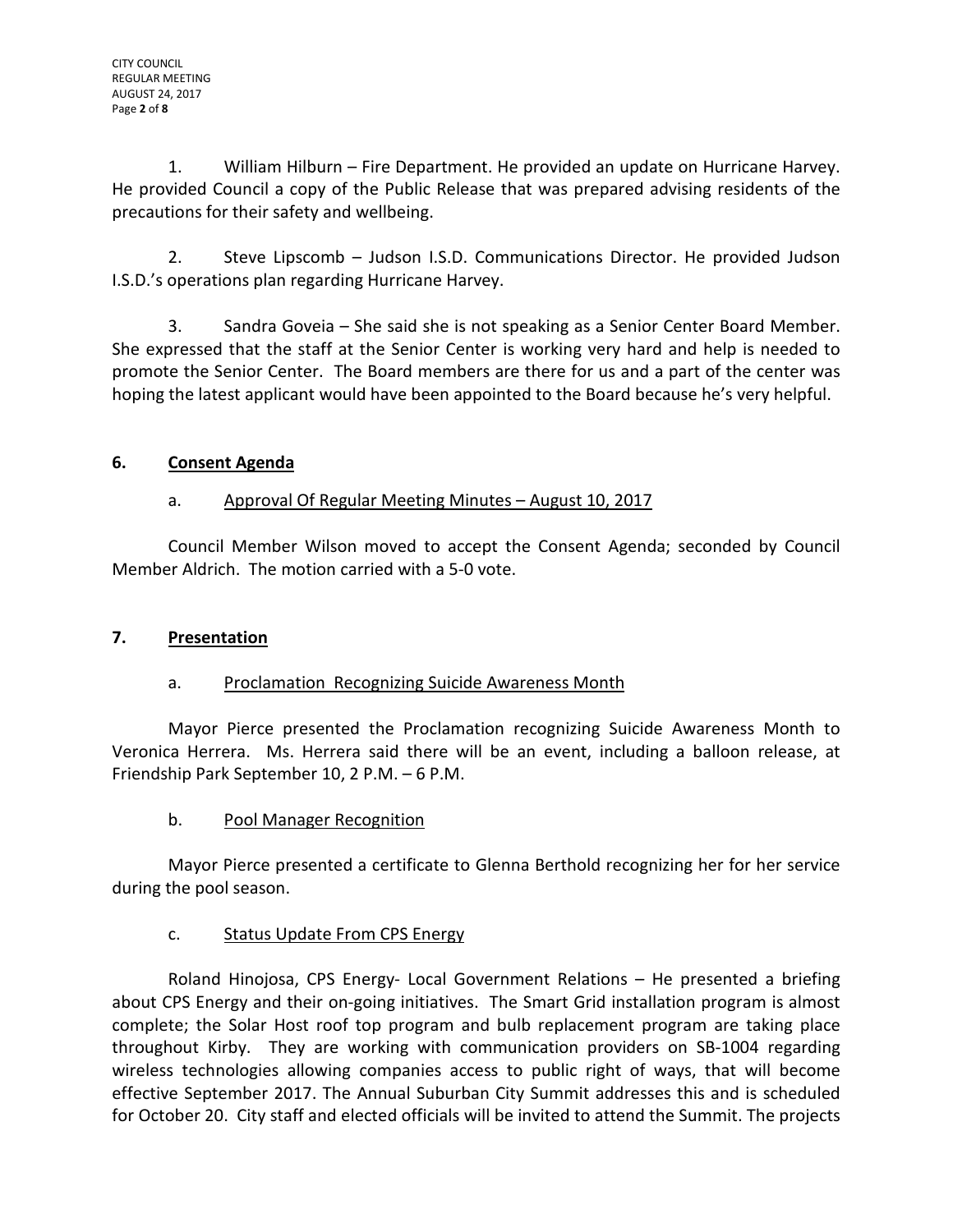CITY COUNCIL REGULAR MEETING AUGUST 24, 2017 Page **3** of **8**

regarding street lighting on Gaiety Lane and lighting improvements along the Senior Center area are in progress. They are preparing for the storm restoration and will have available resources 24-7 to get services restored due to Hurricane Harvey. If you see powerlines that are down call 9-1-1 and 353-HELP for emergency service calls for gas or electric outage.

Regarding tree branches in the lines, he said CPS Energy strives on safety and when City staff provides the location information they will investigate the location and CPS will create a work order to have it taken care of. If the line is not CPS's they will create a request with the cellular communication provider. If a pole needs to be replaced, CPS Energy will investigate the location of the pole and contact the responsible party.

Mayor Pierce stated it might be easier when residents see branches that need to be trimmed or poles that are leaning that they contact City staff. City staff will forward the information to CPS Energy.

# d. Status Update On Kirby Bexar Animal Facility

Mayor Pierce spoke on behalf of Council Member Grant who was not able to attend the meeting. She said there were several adoptions and we are fully staffed.

# e. Proclamation Recognizing National Payroll Week

Mayor Pierce presented Emma Jackson, Alamo Chapter of the American Payroll Association, a proclamation recognizing National Payroll Week.

Mayor Pierce recognized Tina Ynfante, Finance Director, for her payroll efforts making sure employees are paid timely and efficiently.

# **8. Public Hearing**

# a. Public Hearing On Proposed Tax Rate Of \$0.729376 For 2017-2018 Fiscal Year

Mayor Pierce opened the public hearing at 7:30 P.M.

Tina Ynfante, Finance Director, stated this is the first public hearing on the tax rate for Fiscal Year 2017-2018 budget which is effective October 1, 2017 and ends September 30, 2018. The 2017 actual M&O is \$0.71931 and Interest and Sinking is \$0.010066 and the total is \$0.729376. The 2018 proposed M&O will be \$0.689376 and Interest and Sinking will be \$0.04000 and the total is \$ 0.729376 per \$100 valuation. The City is proposing the same tax rate \$0.729376 per \$100 valuation. If this rate exceeds the lower of the effective or rollback tax rate, and state law requires that two public hearings be held by the governing body before adopting the proposed tax rate.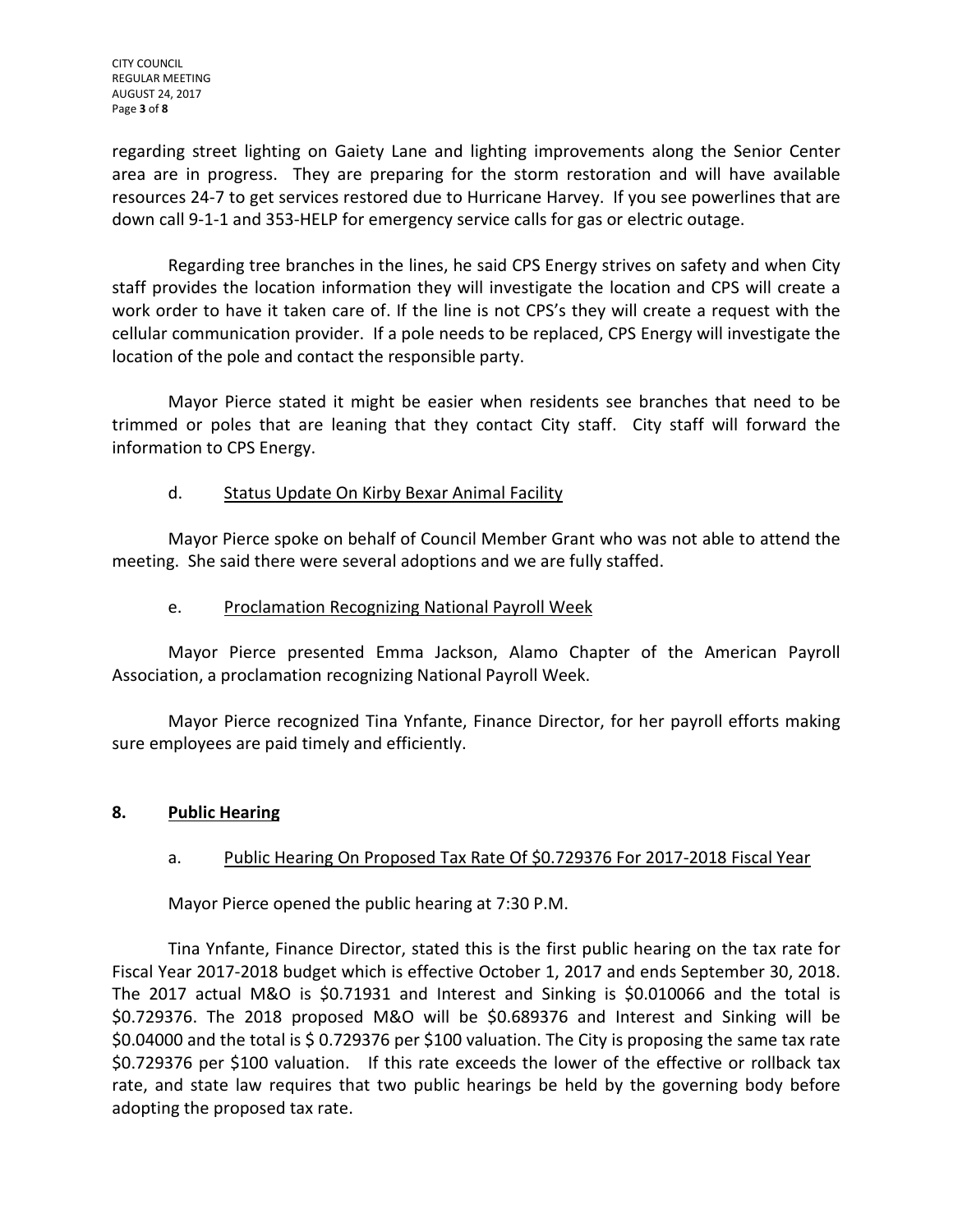The effective tax rate is \$0.658738 per 100. and the rollback tax rate is\$0.742519 per hundred. The effective tax rate is the total rate needed to raise same amount of property tax revenue for the City Kirby from the same properties in both the 2016 tax year and the 2017 tax year. The rollback tax rate is that highest tax rate that the City of Kirby may adopt before voters are entitled to petition for an election to limit the rate that may be approved to the rollback rate.

She stated today is our first public hearing and the second public hearing is August 31, 2017, 6:00 P.M., a Special Meeting at Kirby City Hall. The property taxes for 2016 property tax was \$233,205,114. Our tax levy was \$1,700,942, M&O was \$1,582,567 and Interest & Sinking was \$118,375.

Mayor Pierce closed the public hearing at 7:36 P.M.

#### **9. Discussion And Possible Action**

#### a. Discussion And Possible Action To Award A Bid For Group Insurance Decision

Jenni Haff introduced herself and provided a brief introduction on what Wortham does for the City. She shopped the market to ensure we received the best options available. This is our first renewal with United Health Care and they bid with a 16% increase. The following options were submitted:

Option 1 – Current PPO plans are 100% plans with \$3,000 deductible Max OOP \$4,500, 100% Coinsurance. Annual Employer Contribution: Current \$313,850 Held EE/Dep rates from 2016; Renewal \$361,527 (assumes 100% EE only cost and 45% of dep). The annual increase is \$47,677.

Option 2 – Move to United Health Care EPO plan with \$3,000 deductible/Max OOP \$6,000, 80% Coinsurance; reflects an overall 8% plan increase; No out-of-network benefits (emergency only); City contribution will be 100% to employee only cost and 45% to dependents; Annual Employer contribution: Current \$313,850; Option 1 \$336,376 (assumes current enrollment); Annual Increase \$22,526.

She said the dental, vision and life coverage are provided by Principal Financial. They submitted the following proposal:

Dental renewal: 4.9% increase; Recommendation to renew with Principal Financial; City contributes 50% of Employee Only cost; Other carriers were not competitive; Annual Employer Contribution: Current \$4,096; Principal \$4,296(assumes current enrollment); Annual Increase \$200.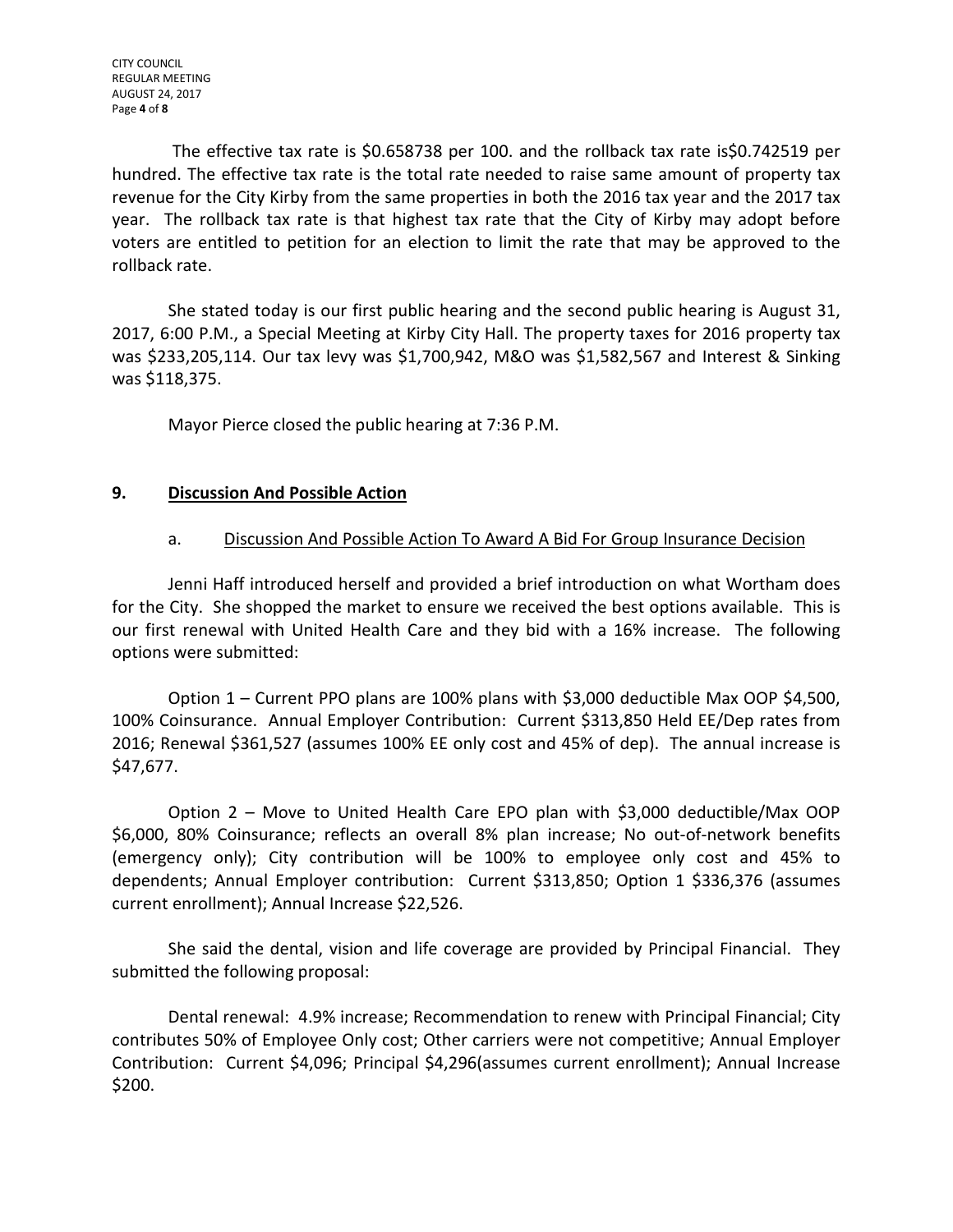Vision renewal: 0% increase; Recommendation to renew with Principal Financial; City contributes 50% of the Employee Only cost; Annual Employer Contribution: Current \$1,682; Principal \$1,682 (assumes current enrollment).

Life renewal: 0% increase; Recommendation to renew with Principal Financial; City contributes 100% to premium for \$50,000 Life/AD&D policy; Annual Employer Contribution: Current \$5,347; Renewal \$5,347 (assumes current enrollment); Annual increase \$0.

City Manager Vernon said staff's recommendation is Option 1.

Council Member Wilson moved to accept Option 1; seconded by Council Member Pierce.

The motion carried with a 5-0 vote.

- AYES: 5 NAYES: 0
- b. Status Update, Discussion And Possible Action On The Rosillo Creek Drainage Project

Roger Aguillon, Director of Public Works, informed Council he spoke with the contractor and Bexar County's representative and they assured him the project is completed. The delay is with the Core of Engineers and they want the plants to take root before they will release and accept the project. They told him they should be out of there next week. They were informed they can water on designated days only. He explained the plants will help with erosion control and the area could not be mowed until one year after acceptance of the project.

Mayor Pierce said the other concern was mosquitos. Roger Aguillon said spraying was scheduled for Friday and Saturday, but Hurricane Harvey stopped those plans. The spraying will be reschedule for next week.

Mayor Pierce said they were previously granted approval to use Gaiety until the project was approved. Roger Aguillon said they will remove their equipment and other items after approval of the project.

c. Discussion And Possible Action Regarding Ordinance No. 2016-798 Repealing Current Section 71.06 Of The Code Of Ordinances And Adopting A New Section 71.06, No Parking Zones, To Chapter 71, Stopping, Standing, And Parking, Of The Code Of Ordinances To Specify No Parking Zones And Related Restrictions And Including A Penalty Of A Fine Not To Exceed \$500 For Violations.

Mayor Pierce said this item was previously tabled to allow Chief Bois time to gather additional information regarding FM 78.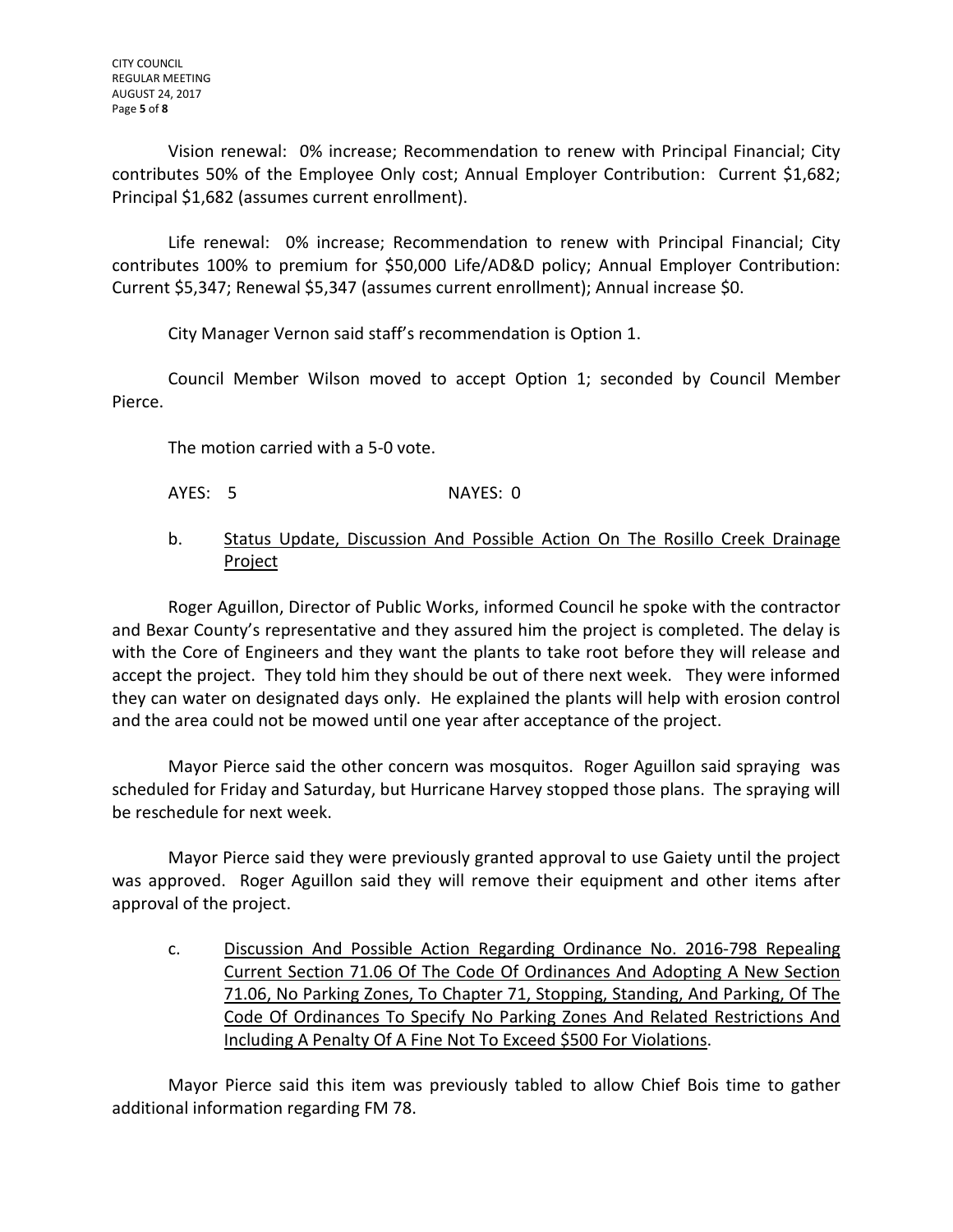Chief Bois said after reviewing the original maintenance agreement with TxDOT, one of the stipulations is that we are responsible for is controlling parking. TxDOT is asking that a request be submitted to the Regional Engineer for erection of signs and/or striping. He said the contact person is Mr. Jay Davenport and he left him a message to contact us to let us know what paperwork needs to be submitted. After submittal, we will request the engineers conduct a survey and discuss the project. We have to meet their requirements to get the signs erected.

### d. Discussion And Possible Action Considering The Crime Control And Prevention District FY 2017-2018 Budget

Chief Bois presented the proposed budget due to the absence of a Board member. There were very few changes to the budget. Most operational costs were decreased. The capital items are: replace the video camera for patrol cars - \$40,000 and purchase an ATV - \$15,000.

Council Member Aldrich moved to accept the Crime Control and Prevention District FY 2017-2018 Budget; seconded by Council Member Wilson. The motion carried with a 5-0 vote.

AYES – 5 NAYES - 0

# e. Status Update, Discussion And Possible Action Regarding The Senior Center Strategic Planning Committee

Mayor Pierce said she asked for this item and said she hasn't attended the Senior Center Strategic Planning Committee meetings in order to prevent a quorum. The Committee was created to come to an agreement about whether or not the City is going to take the Senior Center as a piece of the City or if the Senior Center is going to stay independent of the City, not to discuss programs.

Council discussed the two meetings the Committee had conducted.

Councilmember Aldrich moved to dissolve the Kirby Senior Center Strategic Planning Committee; seconded by Council Member Wilson. The motion carried with a 5-0 vote.

AYES – 5 NAYES - 0

# f. Discussion And Possible Action To Appoint Members To The Kirby Senior Center Board

Mayor Pierce said the Senior Center Manager, Norma Hamby, asked that this item be tabled because she is not able to attend the meeting.

Council Member Aldrich moved to table this item; seconded by Mayor Pro-Tem Lehman. The motion carried with a 4-1 vote.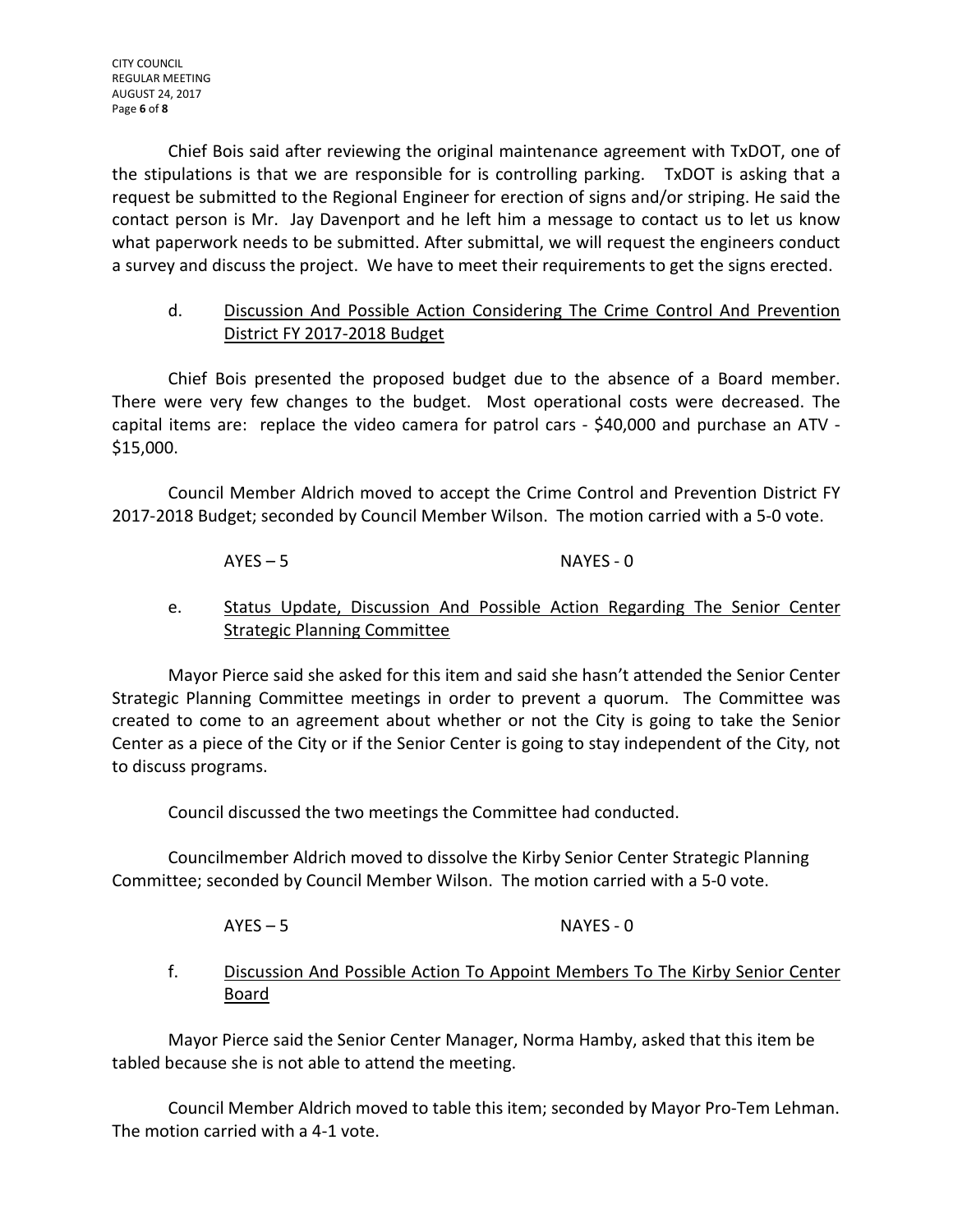AYES – 4 NAYES – 1 (Mayor Pierce)

#### **10. Budget Workshop**

#### a. Discussion And Direction Of Fiscal Year 2017-2018 Budget

City Manager Vernon identified the changes:

Street Department: Pg. 13 – General Operation Expense - Fred Haise project removed. Pg. 14 – Operational Expense - \$6,000 decreased to \$5,000; This budget includes the new insurance rate and a 3% pay increase for employees; Pg. 15 – Reflects 5.64 months reserve in budget.

City Manager Vernon asked Council if there was anything they wanted removed from the budget or proceed with the adoption of this budget with the first reading on September 14 and second reading on September 21.

Mayor Pierce said she would like to move forward. She said we have worked hard on this budget and it will be a useful tool later; Council concurred.

#### **11. Requests and Announcements**

#### a. Requests By Mayor And Council Members For Items To Be Placed On Future City Council Agendas And Announcements On City Events/Community Interests

Council Member Wilson – She thanked the Fire Department, Police Department and EMT. She advised everyone to stay home.

Council Member Aldrich – She asked that appointing members to the Kirby Senior Center Board be placed on the next agenda.

Mayor Pro-Tem Lehman – He said Council needs to finalize their position regarding the Kirby Senior Center.

Council Member Pierce – He asked everyone to be safe this weekend.

Mayor Pierce – She asked that the Comprehensive Plan be brought back after the budget is finalized and continue working with the Planning and Zoning Commission.